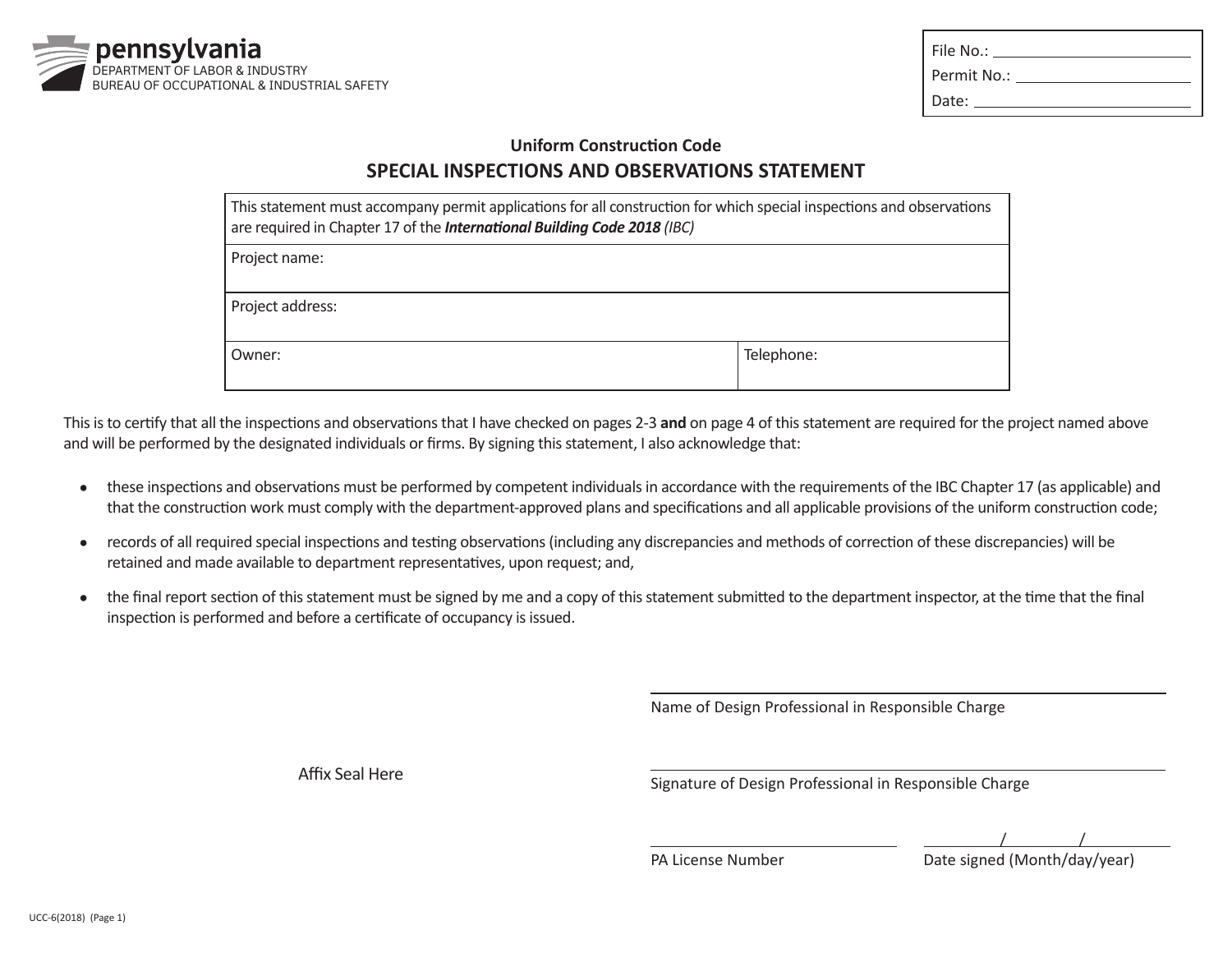| <b>CHECK</b><br><b>EACH</b><br><b>THAT</b><br><b>APPLIES</b> | <b>TYPE OF SPECIAL</b><br><b>INSPECTION OR OBSERVATION</b>                      | <b>NAME AND ADDRESS</b><br>OF INDIVIDUAL AND/OR<br><b>FIRM PERFORMING</b><br><b>INSPECTION OR OBSERVATION</b> | <b>CREDENTIALS</b><br>(Enter acronym from page 4. If "Other,"<br>please specify special training or basis for<br>competency to perform work.) |
|--------------------------------------------------------------|---------------------------------------------------------------------------------|---------------------------------------------------------------------------------------------------------------|-----------------------------------------------------------------------------------------------------------------------------------------------|
|                                                              | <b>Inspection of Steel Construction</b><br><b>Section 1705.2</b>                |                                                                                                               |                                                                                                                                               |
|                                                              | <b>Inspection of Concrete Construction</b><br><b>Section 1705.3</b>             |                                                                                                               |                                                                                                                                               |
|                                                              | <b>Inspection of Masonry Construction</b><br><b>Section 1705.4</b>              |                                                                                                               |                                                                                                                                               |
|                                                              | <b>Inspection of Wood Construction</b><br><b>Section 1705.5</b>                 |                                                                                                               |                                                                                                                                               |
|                                                              | <b>Inspection of Soil Conditions</b><br><b>Section 1705.6</b>                   |                                                                                                               |                                                                                                                                               |
|                                                              | Inspection of<br><b>Driven Deep Foundations</b><br><b>Section 1705.7</b>        |                                                                                                               |                                                                                                                                               |
|                                                              | Inspection of<br><b>Cast-in-Place Deep Foundations</b><br><b>Section 1705.8</b> |                                                                                                               |                                                                                                                                               |
|                                                              | Inspection of<br><b>Helical Pile Foundations</b><br><b>Section 1705.9</b>       |                                                                                                               |                                                                                                                                               |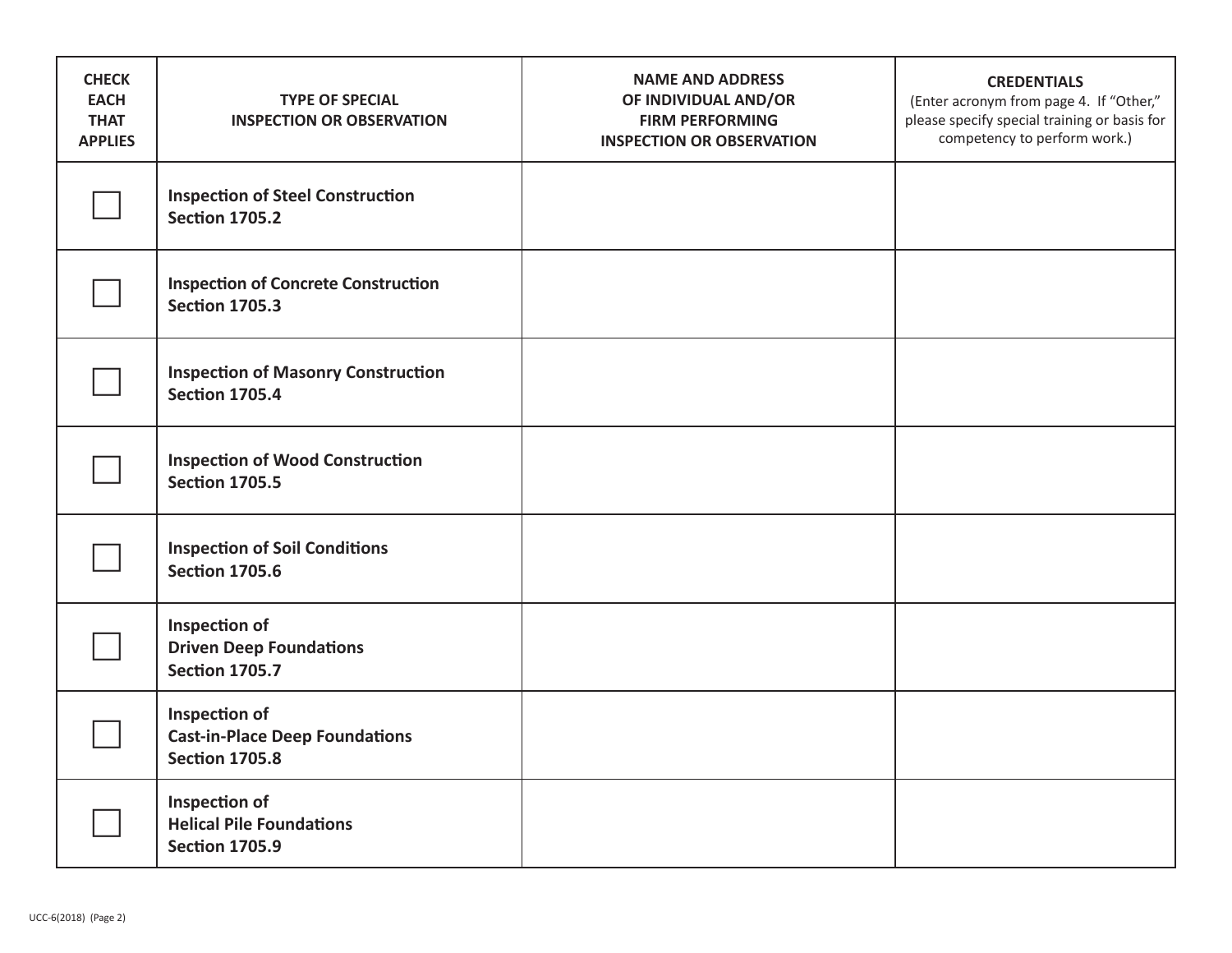| <b>CHECK</b><br><b>EACH</b><br><b>THAT</b><br><b>APPLIES</b> | <b>TYPE OF SPECIAL</b><br><b>INSPECTION OR OBSERVATION</b>                                               | <b>NAME AND ADDRESS</b><br>OF INDIVIDUAL AND/OR<br><b>FIRM PERFORMING</b><br><b>INSPECTION OR OBSERVATION</b> | <b>CREDENTIALS</b><br>(Enter acronym from page 4. If "Other,"<br>please specify special training or basis for<br>competency to perform work.) |
|--------------------------------------------------------------|----------------------------------------------------------------------------------------------------------|---------------------------------------------------------------------------------------------------------------|-----------------------------------------------------------------------------------------------------------------------------------------------|
|                                                              | <b>Inspection of Fabricated Items</b><br><b>Section 1705.10</b>                                          |                                                                                                               |                                                                                                                                               |
|                                                              | <b>Inspection for Wind Resistance</b><br>Section 1704.6; 1705.11                                         |                                                                                                               |                                                                                                                                               |
|                                                              | <b>Inspection and Testing for</b><br><b>Seismic Resistance</b><br>Section 1704.6;1705.12;1705.13         |                                                                                                               |                                                                                                                                               |
|                                                              | Inspection of<br><b>Sprayed Fire-Resistant Materials</b><br><b>Section 1705.14</b>                       |                                                                                                               |                                                                                                                                               |
|                                                              | <b>Inspection of Mastic and Intumescent Fire-</b><br><b>Resistant Coatings</b><br><b>Section 1705.15</b> |                                                                                                               |                                                                                                                                               |
|                                                              | <b>Inspection of Exterior Insulation and Finish</b><br><b>System (EIFS)</b><br><b>Section 1705.16</b>    |                                                                                                               |                                                                                                                                               |
|                                                              | <b>Inspection of Fire-Resistant</b><br><b>Penetrations and Joints</b><br><b>Section 1705.17</b>          |                                                                                                               |                                                                                                                                               |
|                                                              | <b>Testing for Smoke Control</b><br><b>Section 1705.18</b>                                               |                                                                                                               |                                                                                                                                               |